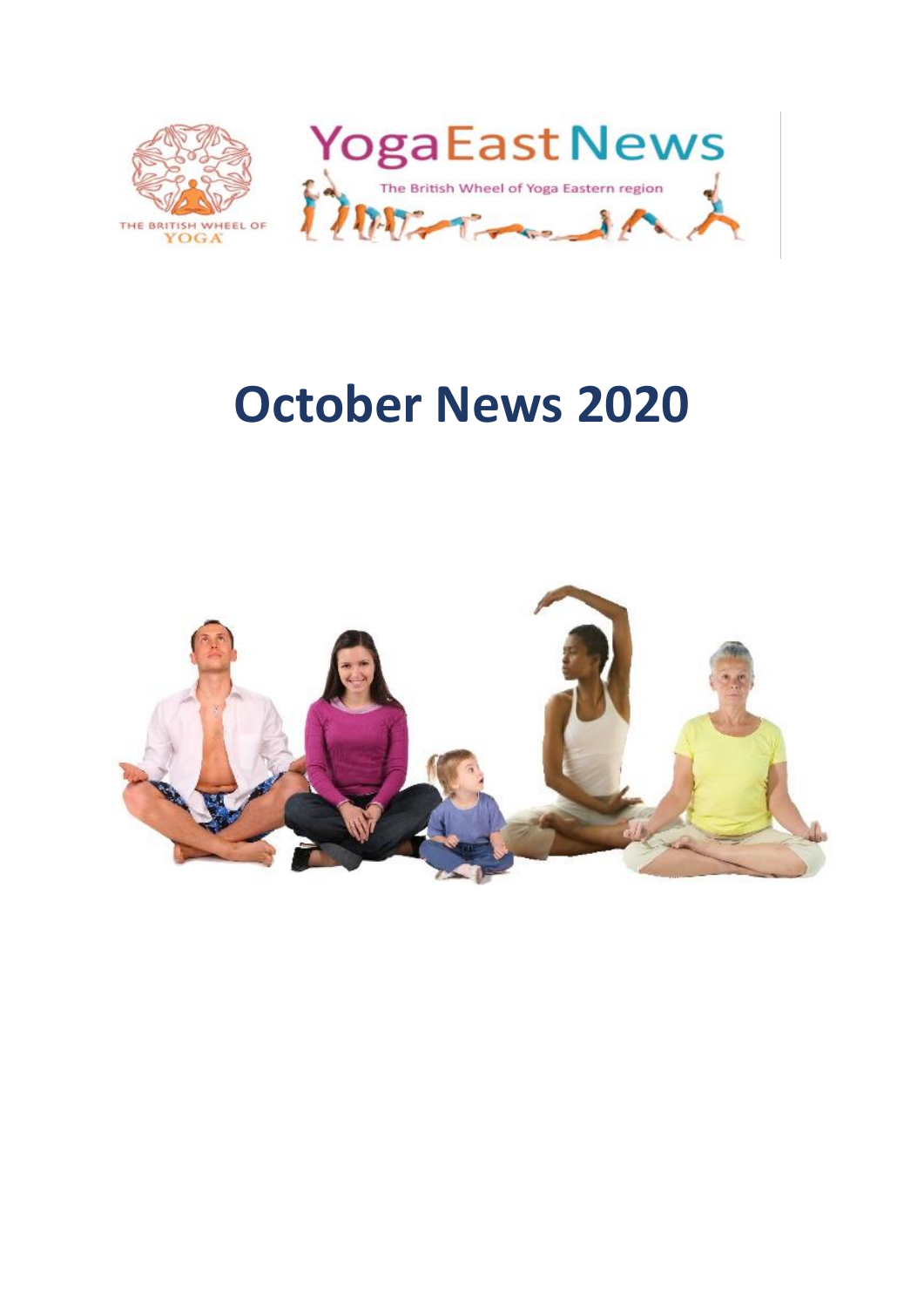Dear British Wheel of Yoga members,

As our days become shorter and our nights longer we hope this newsletter finds you well and prepared for the changes in both the season and the year ahead. Uncertainty and caution are still part of many aspects of our lives and we hope your yoga practice is continuing to give you resilience and peace (if only for a moment!). The British Wheel of Yoga sifts through and follows the changing guidelines that we are given and at present we are still able to teach, and be in class sizes that are governed by the ability to have enough distance between mats. The rule of 6 is for social situations and indoor sports. Yoga classes do not fall under this category. The BWY website and social media pages keeps us updated with any changes and we welcome any input from you as well. Please feel free to message, email and contact us.

We also have CPD workshops online this month and a fantastic Winter day of Yoga event 5th December to look forward to. Please make a note of dates and spread the word! You know the benefits of Yoga and it is so important to make sure we can inspire others to feel the benefits too. Our workshops are not only for teachers or BWY members. We want Yoga to be for everyone!



Issues around first aid certificates (if you are teaching) continues and there is a possibility of a 6month extension past expiry date (opposed to 3 months as it is now). We will keep you posted. Our region has a First Aid Day in Cambridgeshire 21<sup>st</sup> November and bookings are being taken now at <https://www.bwy.org.uk/eastern/event/1481/>This is certified and follows all guidelines to ensure your safety.

- Committee News.
- Events to look forward to for the rest of this year.
- Winter Day of Yoga
- Yoga East
- Regional Committee contact detail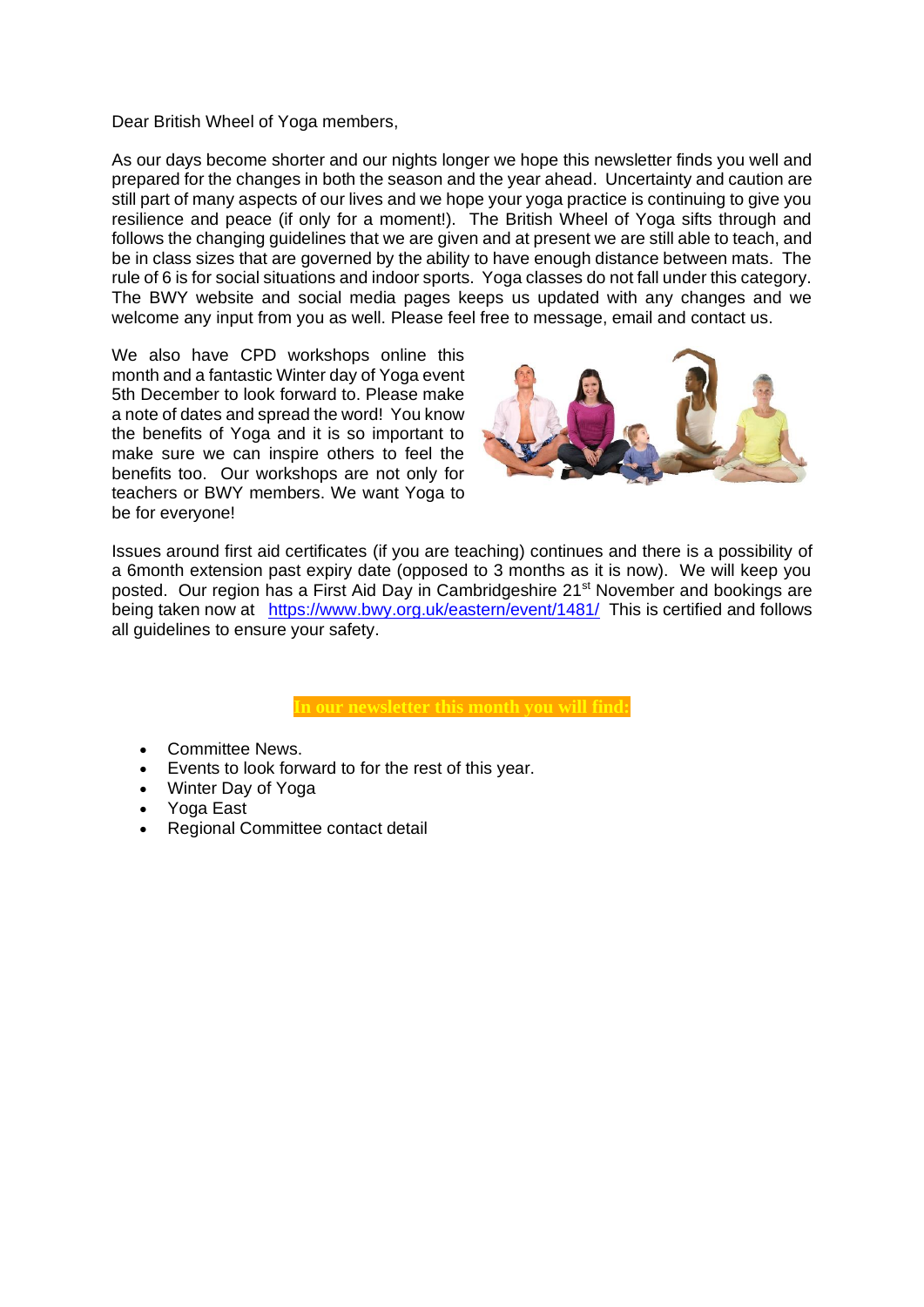#### **Eastern Region Committee New**



### **Introducing Sophie Lightfoot: Festival Organiser and Deputy Representative for Suffolk**

Sophie is delighted to have the opportunity to champion yoga in the Eastern region having grown up in Suffolk. She is a committed environmentalist, enthusiastic foodie and has a background in design and community arts. When she is not practicing yoga she is usually organising events or working on the renovation of the small Victorian pub she calls home.

Sophie is being kept busy with organising our free Winter day of Yoga to take place 5<sup>th</sup> December. Please put this date in your diary, tell your friends and join us for what promises to be wonderful day. Details are in our Events section.





#### **Committee Vacancies**

Helen Craig, our Cambridgeshire representative has taken the decision to step down at the end of November. Helen has been responsible for Summer yoga in Cambs. for many summers and was our secretary too. She will be missed but we wish her well in all her future projects. We welcome any enthusiastic Yogis who would like to join our committee. We are all fairly new to this and would love for you contact our Regional Officer [\(ro.bwyeastern@ghmail.com\)](mailto:ro.bwyeastern@ghmail.com) and Helen ( [cambsbwy@gmail.com\)](mailto:cambsbwy@gmail.com) for more information as to what to expect from the role.

We also need a someone with I.T. skills who can look after our website and social media. We know you are out there and hope you can contact our RO, Ilkay ( [ro.bwyeastern@gmail.com\)](mailto:ro.bwyeastern@gmail.com) to find out more.



## **Events**

Our CPD days in October have transferred online. We are committed to making sure you have a great learning experiences and our tutors are experienced and able to make this so. Bookings are being taken now and we hope to see you in the virtual space.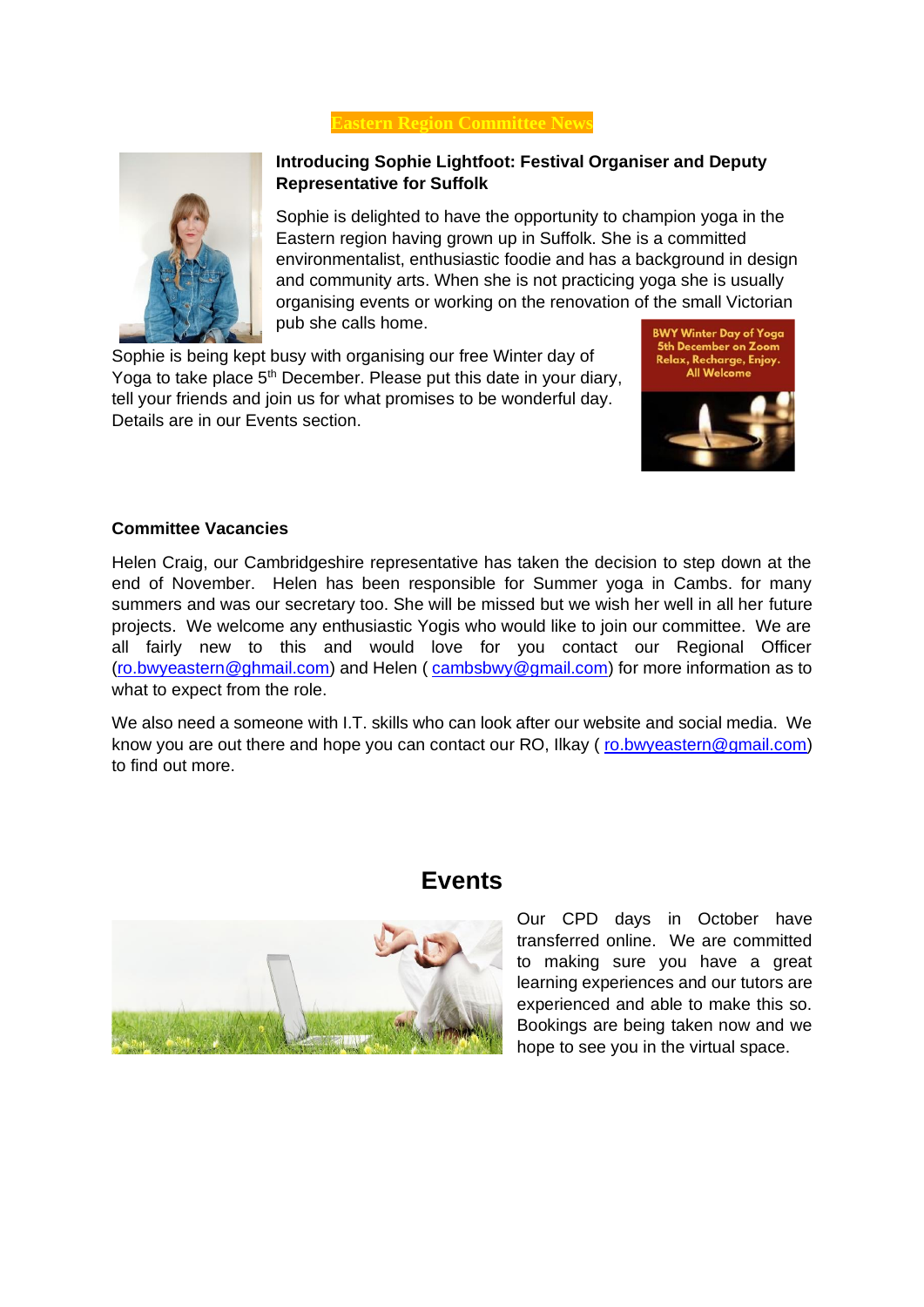



**CPD Workshop on Zoom led by Angela Ashwin Integrating Patanjali philosophy into Yoga.10th and 11th October for 2 morning sessions (10 am to 12.45)**

Bookings now being taken to secure your place.

<https://www.bwy.org.uk/eastern/event/1373/>

**A CDP event organised by BWY Norfolk to gain 7.5 in-service training points.** 

#### **On Saturday 10th October**:

Angela will give an overview of the main thread going through Patanjali. Followed by a practical session exploring Patanjali's concept of asmita.

#### **On Sunday the 11th October**:

We will look into "progress in yoga" as seen in Patanjali in practice.

#### **About Angela**:

"*I have been practicing yoga for 37 years, it is part of my life, it is my life and will always be.*  In 1992 I trained with the BWY for a diploma and have taught classes since 1993.

*The DCT training started in 2001 and I have taught 6 diploma courses since.*

*I have taught lots of IST and CDP events, taught on BWY congress and National training week a couple of times.*

*My main interest in yoga was always the spiritual side. Over the years I have come to realise more and more that all we need is to follow the ancient instructions, in particular Patanjali. Patanjali is not a philosophy we ought to understand intellectually besides our practice, but an instruction book for our yoga practice. Each verse contains deep understanding that wants to be applied. My teaching is based on the text, we practice the text, so that the body is opened, the energies flow, the mind gets controlled and, hopefully, insights occur".*

Participants will be emailed the Zoom links and joining information prior to the weekend

Cost BWY Members £45 / non-members £55 for both sessions, please book your place via <https://www.bwy.org.uk/eastern/event/1373/>

Please contact Rosie Evans on [bwynorfolk@gmail.com](mailto:bwynorfolk@gmail.com) for any queries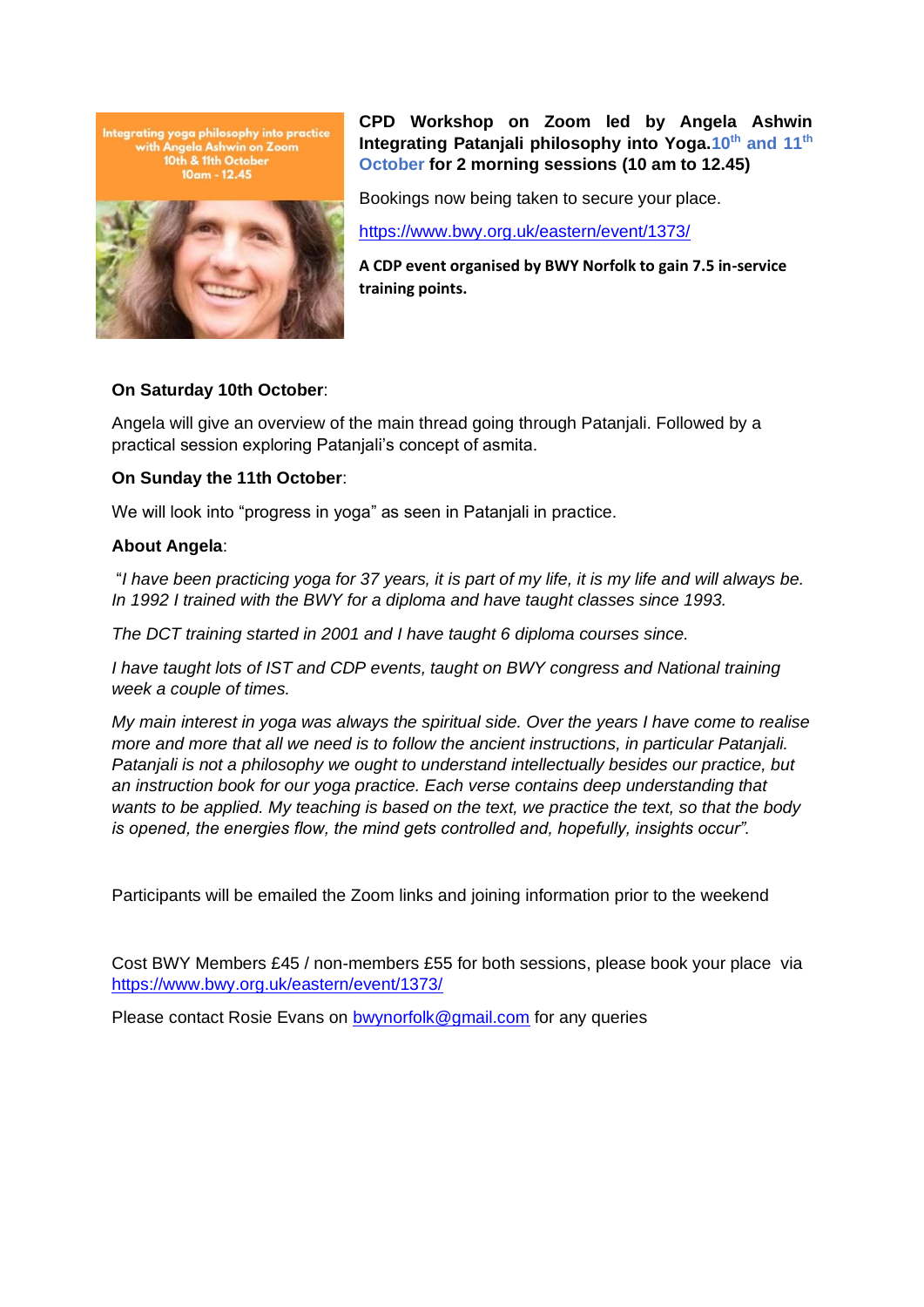

CPD Workshop on Zoom with Darren Cockburn presenting his simple and practical approach to mindfulness and meditation 31st October 10-4pm on Zoom. BWY Member £35 No- Member £40

Bookings taken now to secure your place.

[https://www.bwy.org.uk/eastern/event/1196/](https://donnanegusyoga.us19.list-manage.com/track/click?u=99ae304adbe965ab05d8c9a8f&id=2f7accd59c&e=b276201e0a)

In this CPD online workshop, mindfulness expert Darren Cockburn will be presenting his easy to follow approach to mindfulness and meditation including how they connect us with the spiritual realm. Discover how to integrate these teachings into your personal practice and within yoga teaching environments. The workshop will be ideal for teachers who are new to mindfulness and beneficial to teachers who are more experienced wishing to refresh their knowledge and practice. Those who are not teaching yoga are welcome and will enjoy the workshop with its focus on personal application of mindfulness and meditation.

**About Darren:** Darren is the founder of the Mindfulness Online Training web site and podcast. He is passionate about guiding people to live in the present moment and cultivate a peaceful mind. Nominated for [Kindred Sprit's](https://donnanegusyoga.us19.list-manage.com/track/click?u=99ae304adbe965ab05d8c9a8f&id=9599f01b96&e=b276201e0a) 2019 Emerging Voices Award and the author of two acclaimed [mindfulness books.](https://donnanegusyoga.us19.list-manage.com/track/click?u=99ae304adbe965ab05d8c9a8f&id=85c6d5fd39&e=b276201e0a) He also provides local mindfulness [training](https://donnanegusyoga.us19.list-manage.com/track/click?u=99ae304adbe965ab05d8c9a8f&id=21616d7f43&e=b276201e0a) in Bournemouth, UK and meditation groups via facebook and Instagram.

Participants will be emailed the Zoom link and joining information prior to the day. Cost £35 BWY members £40 non-members. Please contact [donna.negus.bwy@gmail.com](mailto:Donna.negus.bwy@gmail.com) for any queries and book your place at<https://www.bwy.org.uk/eastern/event/1196/>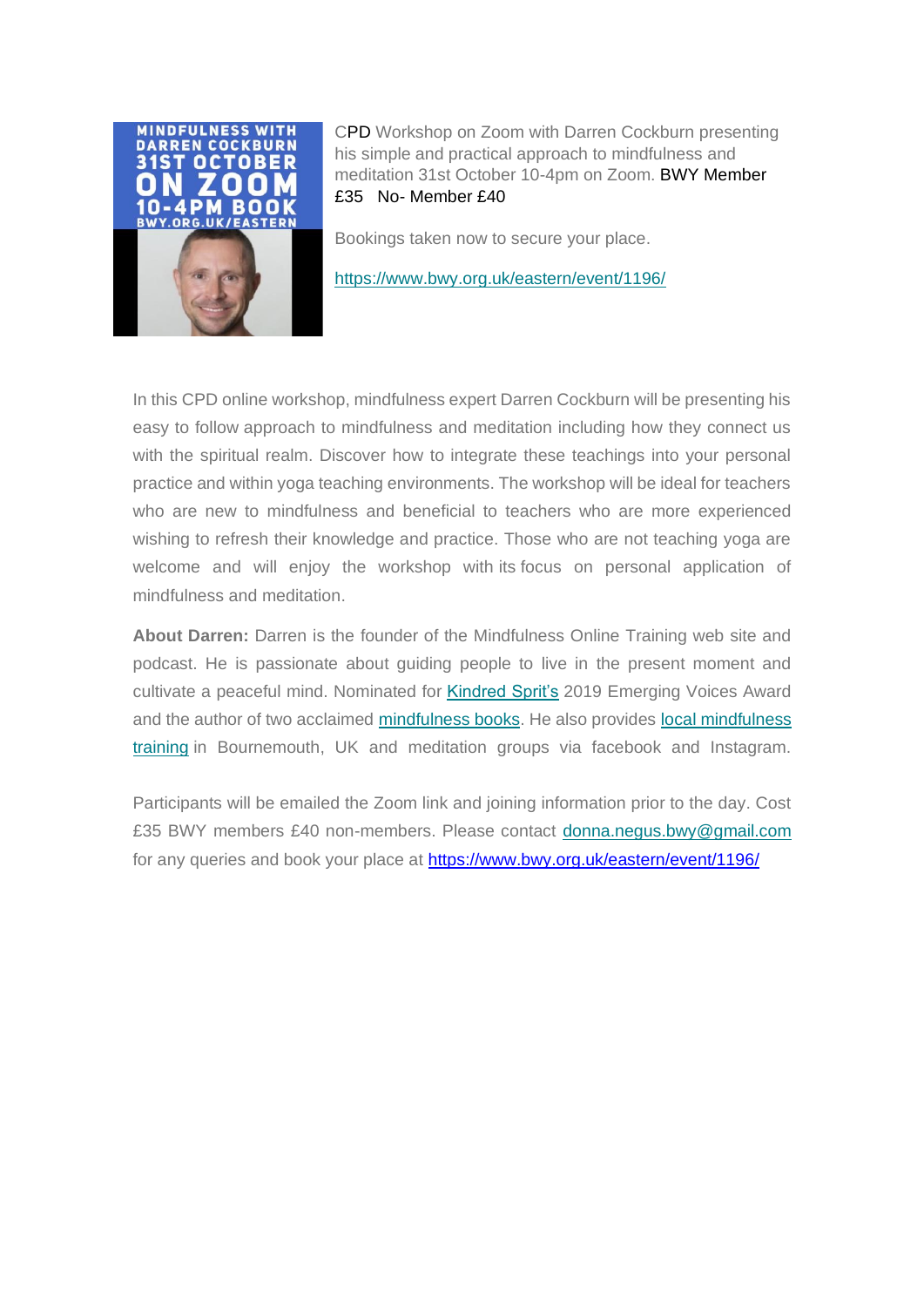**Upcoming events in November and December:** 



CPD **Workshop in person with Phillip Xerri bringing Pranayama into Perspective. 7th November 2020 Time: 10-4pm BWY member £35 Location: Springfield Parish Centre, St Augustines way, Springfield, Chelmsford, CM1 6GX Organiser: Jo Thomas**

Bookings now being taken to secure your place.

<https://www.bwy.org.uk/eastern/event/1373/>

**A CDP event organised by BWY East Essex to gain 7.5 in-service training points**

#### PRANAYAMA IN PERSPECTIVE

THE FIVE PHASES OF PROGRESSIVE PRACTICE

The Day will give a 'bird's eye' view and experience of the FIVE PHASES via lecture and practice. The Day will be 'workshop' style – an explanation of the particular phase giving an understanding of its physical and energetic aims followed by a practical application of one or more practices taken from that phase. The Day will also include integrated Asana and Relaxation practices

About Phillip

Philip was born in Cardiff, Wales in 1948. He was an accomplished athlete and rugby player in his youth. He became a 'wanderer' in his 20's and then aged 28 walked into a Yoga class run by Philip Jones in Cardiff. This was a major turning point. Since this time Philip has continually practiced and taught Yoga and Pranayama throughout the UK and Europe

Bookings now being taken to secure your place.

<https://www.bwy.org.uk/eastern/event/1373/>



**CPD workshop in person with Paul Fox Saturday, November 14th 2020 10-4pm BWY Member £35 No-Member £40**

**Location: Martlesham Community Hall, Suffolk IP12 4PB**

**Organiser: Carole Baker & Sophie Lightfoot**

**Bookings taken now https://www.bwy.org.uk/eastern/event/1437/**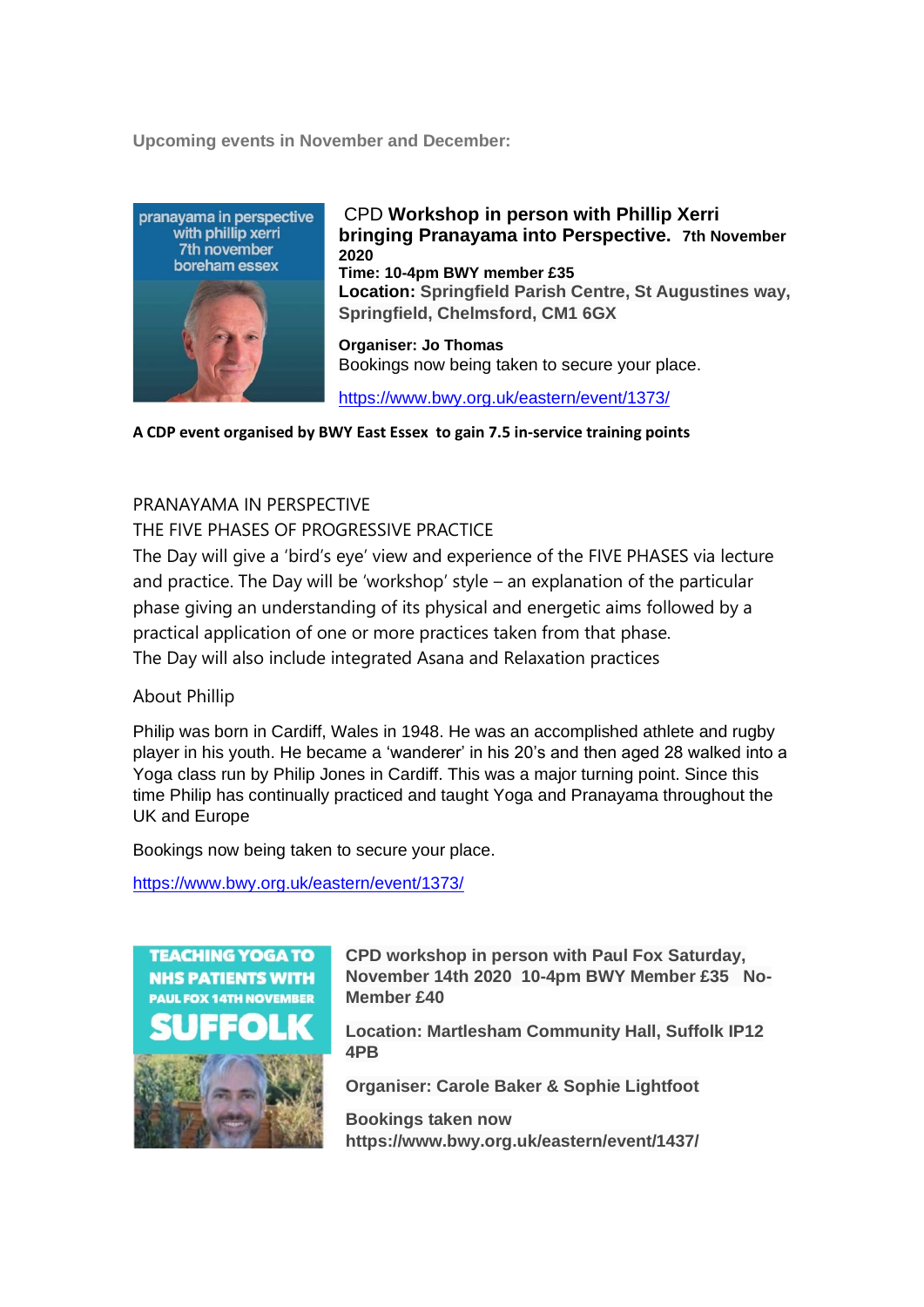This IST day is suitable for any BWY teacher interested in teaching yoga to NHS patients. It is also an opportunity to explore the teaching of yoga in ways that activate self-healing and self-care. Paul Fox works with Heather Mason and other leading figures in UK Yoga to develop the Yoga in Healthcare Alliance 10-week Yoga4Health protocol as a Social Prescribing intervention for NHS patients. Yoga is an effective system of self-care and self-healing that has the potential to reduce the burden on the NHS and empower patients to live healthier and happier lives. The areas covered on this IST day will be relevant to anyone teaching yoga in a therapeutic way, not necessarily in the NHS. Bookings taken now.

#### About Paul

Paul has been practicing and studying yoga intensively for the past 24 years and is a past Chair of BWY. Paul works closely with Heather Mason and is a Director of the Yoga In Healthcare Alliance. He helped to create the Yoga4Health yoga protocol commissioned by the West London NHS Clinical Commissioning Group and delivered to nearly 300 patients in West London. He also represented BWY during the creation of the All-Party Parliamentary Group on Yoga in Society.

**https://www.bwy.org.uk/eastern/event/1437/**

**To be confirmed**; CPD workshop in person with Billy Doyle Exploring the Energy Body. 21st November 2020

Time: 10-4pm BWY Member £35 No- Member £40

Location: Wilstead village Hall, Bedfordshire MK45 3BX

Organiser: Angela Davey.

A wonderful day offered by Billy at Wilstead Village Hall in Bedfordshire. Billy believes that by deep relaxation and listening to the body, it comes alive. We discover in this process our real body to be vibration, light, transparent and expanded in space. In this practice we avoid all mechanical movement and end-gaining, but live moment to moment in the sensation. This promises to be an inspirational day and will be confirmed soon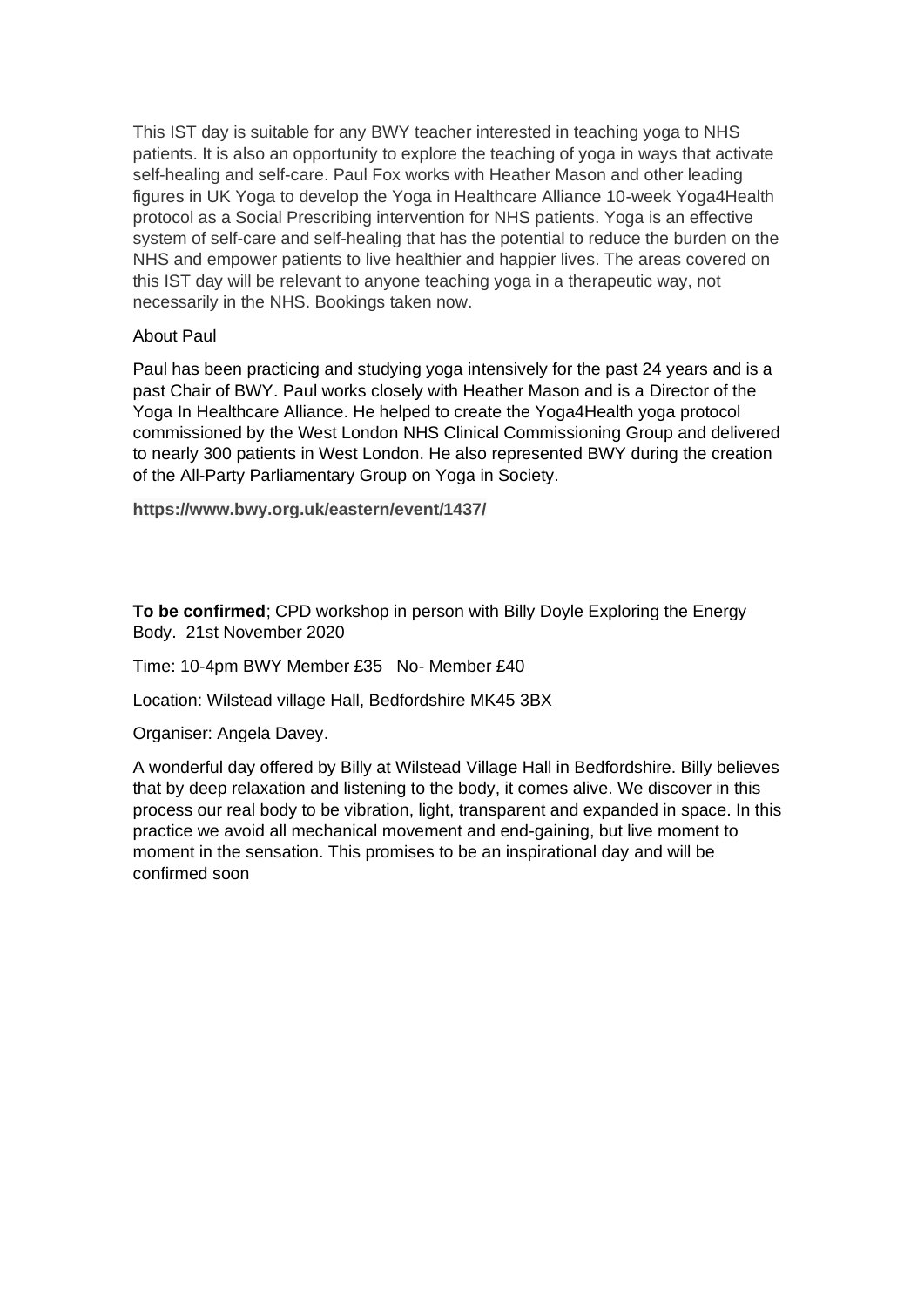**BWY Winter Day of Yoga** 5th December on Zoom Relax, Recharge, Enjoy. **All Welcome** 



The program for this online event is being finalised now by your Festival Organiser, Sophie Lightfoot. Bookings will soon be taken on [bwy.org.uk/eastern](http://bwy.org.uk/eastern) and we hope you can join us.

This is free to everyone and if you are teaching please encourage your students to participate.

The Day will begin with pranayama with Phillip Xerri. This will be accessed via the BWY YouTube channel at your leisure.

The second session will be with Paul Fox who will deliver a Hatha Yoga session live.

After lunch there will be a philosophy talk and another yoga session and we will end the day with a wonderful yoga nidra to ensure we are fully relaxed but recharged. Details will be sent to you via our monthly newsletter as the program becomes confirmed but please put this in your diary and join us on your mat to be part of what promises to be a wonderful day at a time when we may need it most.



**The deadline for advertising or writing an article to be published in the Spring edition of Yoga East is 20th December. Please contact our editor if you would like to be included.**

**We also have a facebook page and Instagram page for you to follow.**



 **British wheel of yoga – eastern region**



**Instagram - bwyeasternregion**

| Role                             | <b>Officer</b>        | <b>Email Address</b>        |
|----------------------------------|-----------------------|-----------------------------|
| <b>Regional Officer</b>          | Ilkay Ozcan           | ro.bwyeastern@gmail.com     |
| <b>Regional Treasurer</b>        | <b>Gill Gittins</b>   | gill.gittins@gmail.com      |
| <b>Regional Training Officer</b> | <b>Stacey Connor</b>  | stacey.connor969@gmail.com  |
| <b>Regional Secretary</b>        | <b>Bindie Edwards</b> | bindie@bindie.yoga          |
| Regional Newsletter Editor       | Donna Negus           | editor.bwyeastern@gmail.com |